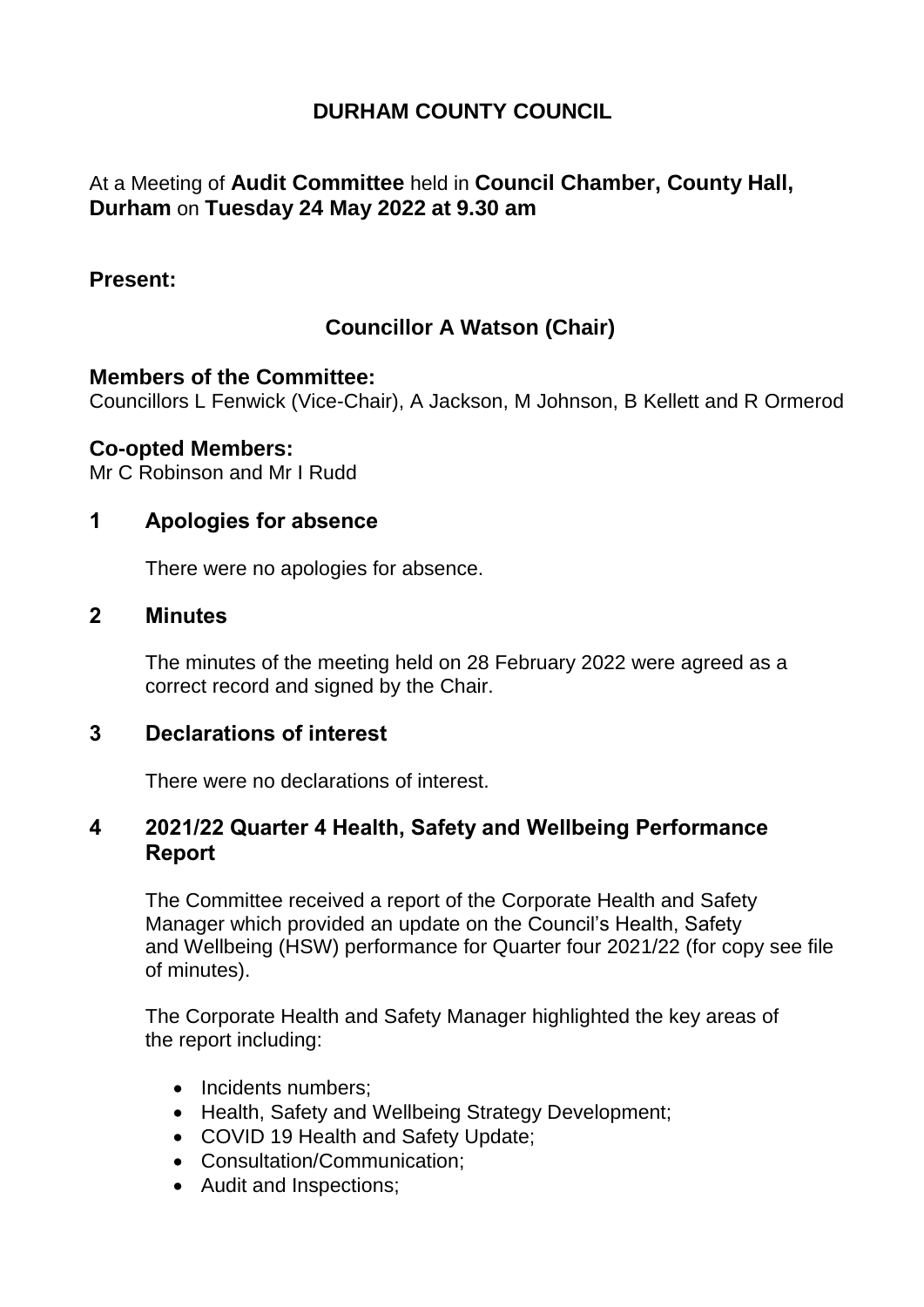- Fire Incidents and Fire Inspections;
- Employee Health and Wellbeing;
- Occupational Health Service;
- Management Referrals and Health Surveillance;
- Open Water Safety;
- Potentially Violent Persons Register;
- Health and Safety Related Strategic Risks.

Councillor B Kellett referred to the Health and Safety inspection carried out at Durham bus station and queried the risk that was identified. The Corporate Health and Safety Manager explained that the issue was with the hoardings loading calculations not being available to be provided to the HSE in a timely manner. He added that once the structural information was received, the hoardings were proved to be structurally sound and the matter was resolved. He noted that the hoardings had been in place during storm Arwen with no issues arising.

Responding to a query from the Chair regarding the increased figures relating to violence and aggression and anti-social behaviour, the Corporate Health and Safety Manager advised that violence and aggression figures have returned to pre-pandemic levels. He added that the figures were still quite low considering the number of services the Council provides. The figures include incidents from a variety of different sources including Councillor related concerns and incidents. Referring to the increase in Antisocial behaviour incidents, he added that the team were working closely with the Police and Neighbourhood Wardens to target problem areas and asked members to report areas of concern so they can proactively address any issues.

Councillor A Jackson referred to the Audit inspections and compliance actions and asked if comparative data could be provided in future. The Corporate Health and Safety Manager agreed to include this in future reports.

#### **Resolved:**

That the report be noted.

## **5 Internal Audit Progress Update for Period ended 31 March 2022**

The Committee received a report from the Corporate Director of Resources which provided an update relating to the work that had been carried out by Internal Audit during the period 1 April 2021 to 31 March 2022 as part of the 2021/22 Internal Audit Plan (for copy see file of minutes).

#### **Resolved:**

That the report be noted.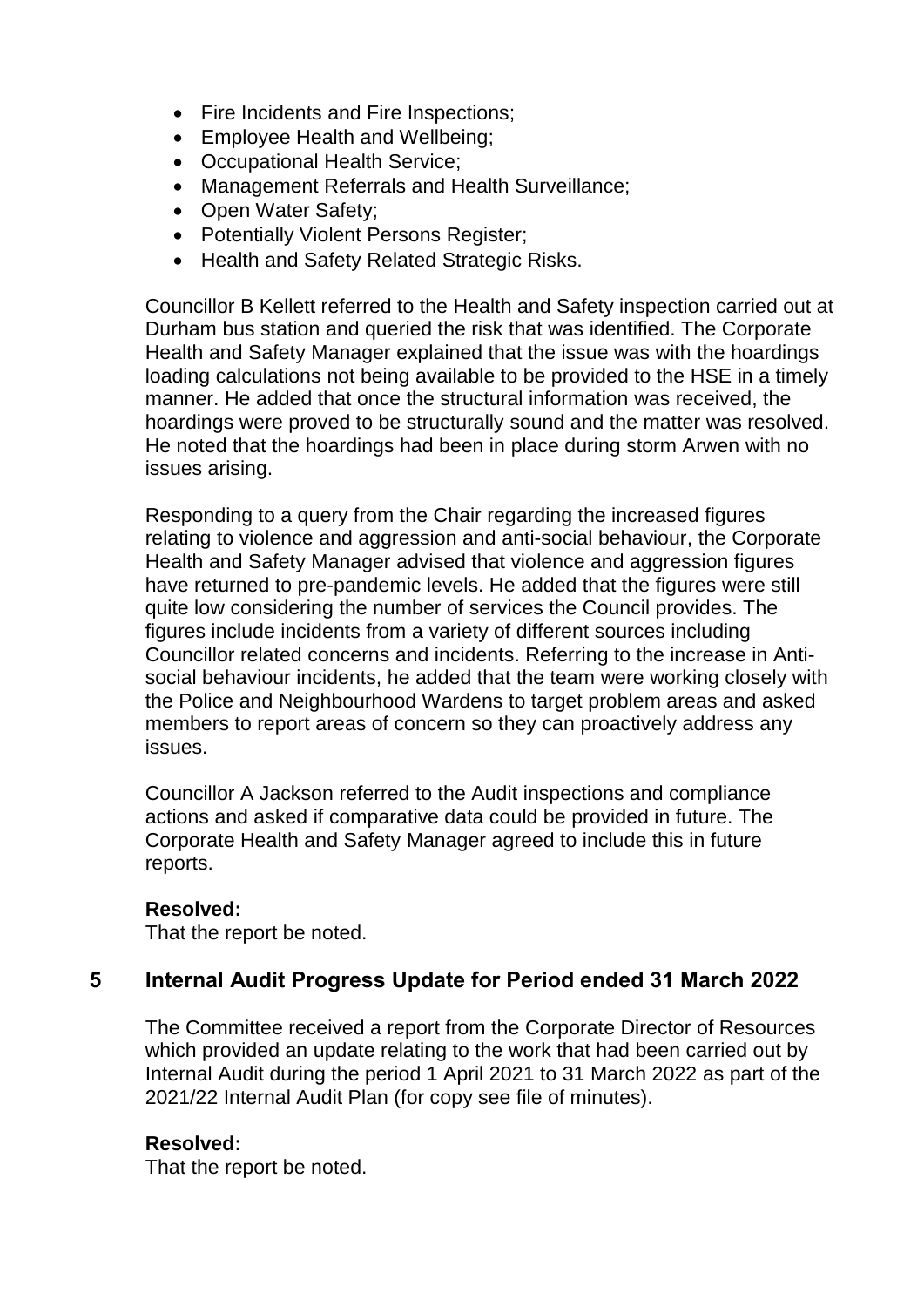## **6 Annual Governance Statement for the year ended 31 March 2021: Actions Update**

The Committee received a report from the Corporate Director of Resources that provided an update on the progress being made in relation to the actions arising from the Council's Annual Governance Statement (AGS) for the year ended 31 March 2021, building on the update that was provided to Audit Committee on 29 November 2021 (for copy see file of minutes).

#### **Resolved:**

That the report be noted.

## **7 Internal Audit Strategy, Charter and Plan 2022/23**

The Committee considered a report of the Chief Internal Auditor and Corporate Fraud Manager which submitted the Internal Audit Strategy, Charter and Internal Audit Plan for the period 1 April 2022 to 30 September 2022 for approval (for copy see file of minutes).

Responding to Mr C Robinson query regarding the approach to IT audits, the Chief Internal Auditor and Corporate Fraud Manager advised that individual audit assignments look at IT systems that support service delivery, however there was a separate IT audit plan. The IT auditor focuses on IT delivery and new areas of development with a focus on cyber security risks. The Corporate Director of Resources suggested that in future ICT related activity would be identified clearly in the internal audit plan appendix so that members could easily see which were dedicated IT audits.

Responding to comments from Councillor A Jackson in relation to grant audits, the Chief Internal Auditor and Corporate Fraud Manager advised that grant reviews are carried out routinely and that the value of the grant determines whether it requires Internal Audit certification. The Corporate Director of Resources advised that there were a number of safeguards in place to ensure that claims were in line with grant conditions. Accountants check all grant claims and there is a requirement that the Chief Internal Auditor issues an audit certificate before he signs off the claim as the Section 151 Officer. It was noted that the Interim Head of Planning, Development and Housing would be providing assurances on value for money issues relating to the Bishop Auckland Towns Fund and Future High Streets Fund which would be reported at item 8 on the agenda.

Referring to the Internal Charter and the number of significant recommendations and activities remaining overdue, Mr I Rudd asked if the responsible manager would be invited to attend the Audit Committee to provide an explanation for the delay. The Chief Internal Auditor and Corporate Fraud Manager advised that timescales are agreed for actions to be implemented and progress on implementation is followed up on a quarterly basis. Timescales can be revised which is reported in detail at Part B of the agenda and the Committee can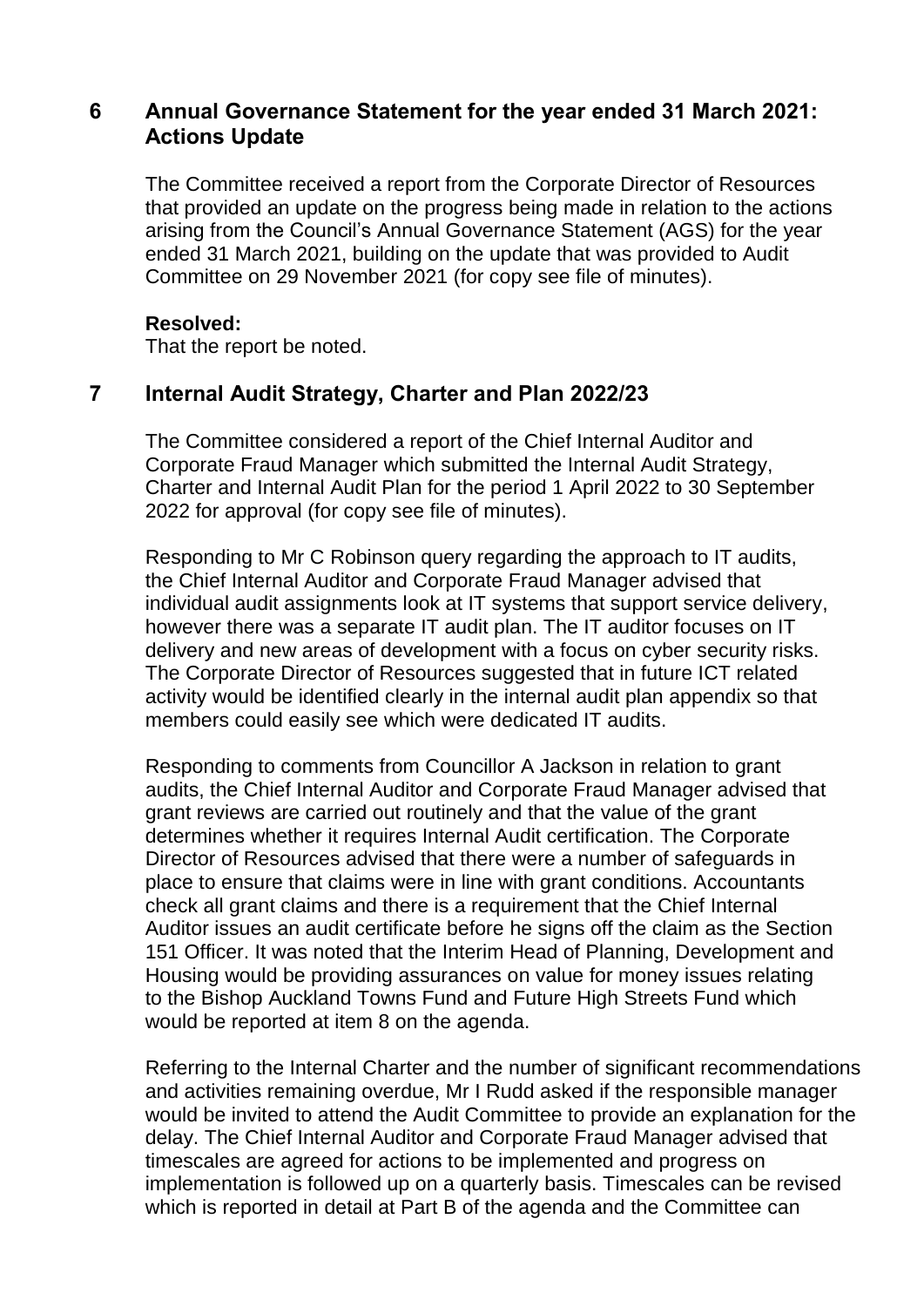request officers to attend the Audit Committee to provide an update on the progress made. It was noted that any overdue high-level recommendations would be raised with the Service Managers and the Chair of the Audit Committee.

The Corporate Director of Resources explained that progress updates had been added to the overdue actions log to provide reasons for the revised timescale or the delay in implementation of audit recommendations. The Audit Committee can request that Officers attend the Audit Committee if members were not satisfied with the justification for the delay. He assured the Committee that Officers are routinely requested to attend the Audit Committee in relation to overdue implementation activity linked to limited assurance opinions.

## **Resolved:**

- (i) That the Internal Audit Strategy be approved;
- (ii) That the Internal Audit Charter be approved:
- (iii) That the proposed Internal Audit Plan for the first six-month period of 2022/23, 1 April 2022 to 30 September 2023 be approved;
- (iv) That the indicative Internal Audit Plan for the second six-month period of 2022/23, 1 October 2022 to 31 March 2023 be noted.

## **8 Bishop Auckland Towns Fund / Future High Streets Fund Governance Presentation**

The Committee received a presentation from the Interim Corporate Director Regeneration Economy and Growth which provided details on the two major funding investment streams for Bishop Auckland, programme delivery and project management and monitoring processes in place to ensure oversight of performance, expenditure and risk (for copy of slides see file of minutes).

The Interim Corporate Director Regeneration Economy and Growth gave a detailed presentation highlighting the following areas:

- Current Project Status and Project Position;
- Future High Street Fund Governance;
- Stronger Towns Fund Governance;
- Governance and Engagement;
- Durham County Council's Delivery and Accountability;
- Bishop Auckland Delivery Board;
- Active Projects;
- Key Issues.

It was noted that a 'Strategic Advisory Group' had been created which was made up of local members and representatives from various groups and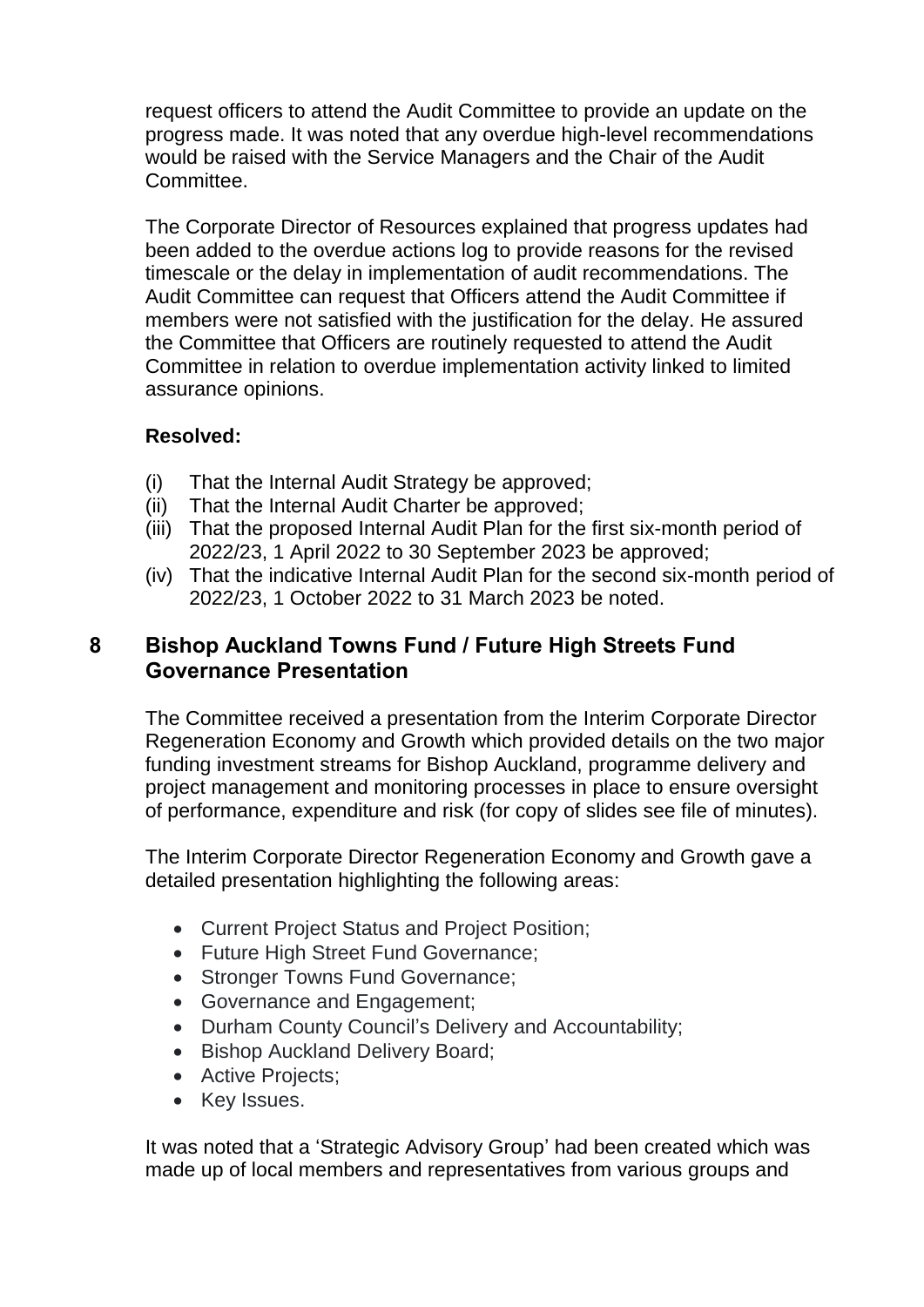organisation within Bishop Auckland to aid transparency of the project and improve communications after concerns were raised.

Councillor A Jackson asked if the Strategic Advisory Group and the decision making process could be included in the structure slide to show where it sits within the process and develop the structure to explain how the different levels of responsibilities differ to provide the public with a better understanding of the structure that will be delivering the investment for Bishop Auckland.

Responding to a query from Councillor M Johnson regarding the current project status table, the Interim Corporate Director Regeneration Economy and Growth explained that some projects are match funded and requirements include that government grant funding is defined from private sector and Council funding.

Responding to a query from Mr C Robinson in relation to the accountable body, the Corporate Director of Resources advised that funding from Government was allocated to the Council who are accountable for all the expenditure for the two initiatives. He added that the Council have a legal responsibility to make sure public funding that has been allocated to it is accounted for correctly, is allocated and spent in a way that demonstrates value for money and that what it is spent on meets the Government grant conditions. The Audit Committee's role would be to ensure that sufficient controls were in place to discharge those responsibilities effectively.

Mr C Robinson was happy with the Councils response to a recent news article where a partner questioned the approach being taken and noted the challenges relating to priorities and governance arrangements. The Corporate Director of Resources commented that people have different views and priorities, but the Council would not deviate from the projects that the fund was awarded to deliver unless this was agreed by Government. He added that before funding is signed-off and released, the Government requires detailed business cases and the role of the Accountable Body is to ensure that the money allocated is spent on the projects that were approved and in line with Government requirements.

The Interim Corporate Director Regeneration Economy and Growth added that the Stronger Towns Board, on which the Council has representation, was overseeing the delivery of the Stronger Towns Fund investments. The Council was supporting and advising the Board and ensuring that projects deliver the outcomes against the published investment plan and provide value for money.

Responding to Mr C Robinson query regarding major risks, the Interim Corporate Director Regeneration Economy and Growth advised that the major risks was timescale and ensuring there are sufficient resources to deliver the plan. Another risk was making sure all the information was gathered to produce the business case to secure the funding for the Stronger Towns Fund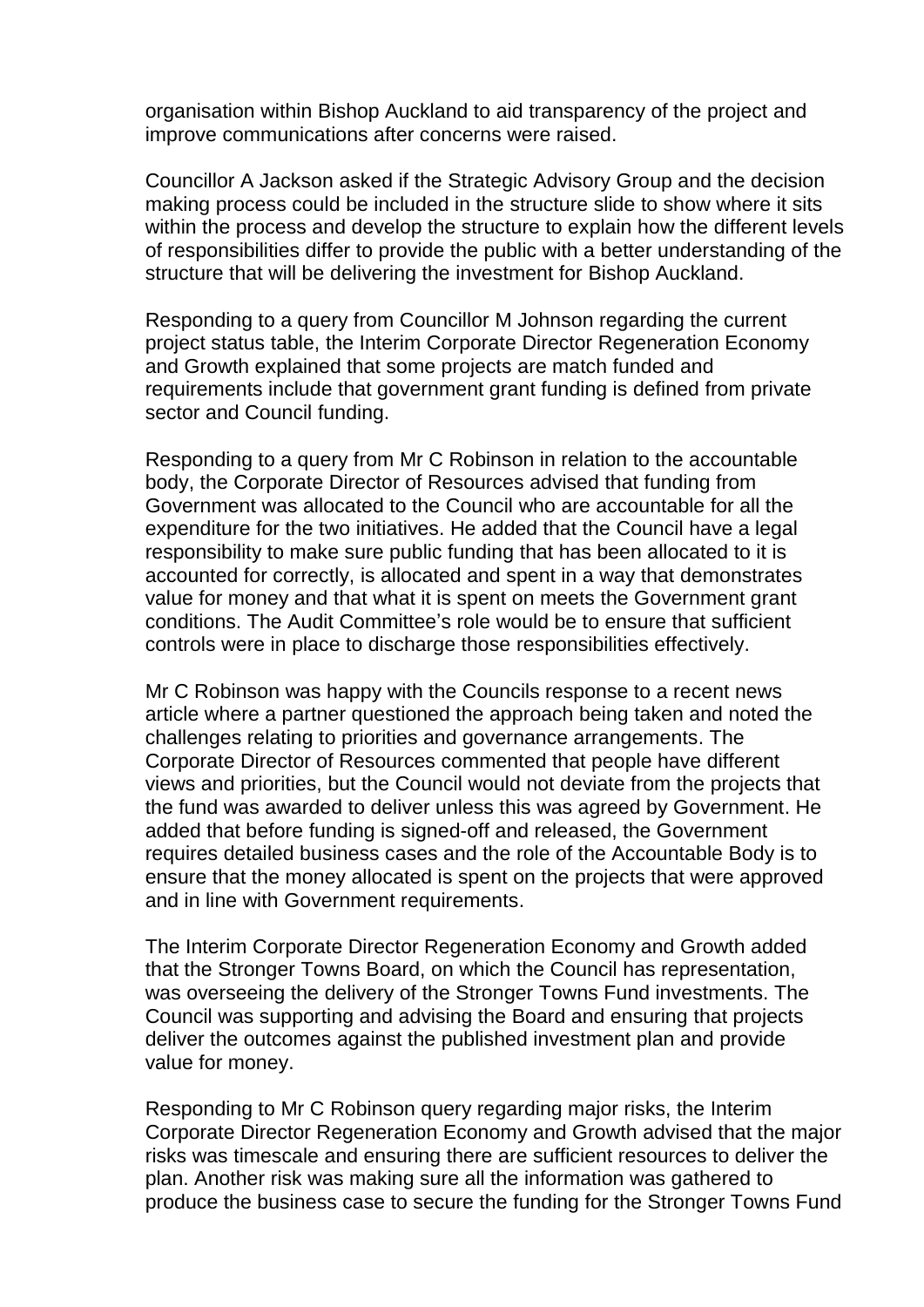and in terns of specific projects, the Eastern Sustainable Access Corridor which requires planning permission. New attractions to the town will see an increase in the numbers of visitors so the planning process will have to ensure that the new attractions are delivered before commitment is made to building new roads which was a key interdependency. The Corporate Director of Resources added that the regeneration scheme was in the centre of a town and there were various risks relating to complex land and highway issues and construction price inflation at this time.

Mr C Robinson acknowledged the good case study for any other types of arrangements where the council is the accountable body and asked if the Audit Committee would receive the same assurances that other projects would be managed in the same way. The Corporate Director of Resources advised that the size and complexity of the Bishop Auckland project was unprecedented, however, the Council has a capital programme of £200M this year and is dealing with large scale complex projects on a regular basis. The funding regime was more complex with the Towns Board which had created some misunderstanding within the Towns Board regarding accountable body status. Lessons have been learned regarding communicating projects better with residents and businesses which has been rectified by strengthening governance arrangements with the Partnership Board.

Referring to the Stronger Towns Board legal status, Mr I Rudd queried whether the money is paid directly by the Council or if the Council provides funds to the Board for them expend. The Interim Corporate Director Regeneration Economy and Growth explained the role of the Board which was to submit the plan to Government and suggest projects to be funded by the Stronger Towns Fund. The Board and the Section 151 Officer would then sign-off on the business cases to secure the funding. Once funding was secured the Board have no further role in terms of funding and delivering projects. Responsibility then rests with the Council as the accountable body to procure the projects and distribute the funding. The Corporate Director of Resources added that the accountants check all the monitoring and grant claims and internal audit certificates would be issued. External audit would also examine this as part of the Annual Audit of Accounts.

Councillor A Jackson referred to the Stronger Towns Board Term of Reference document which suggested that there was a degree of deliverability and procurement of the Board. The Interim Corporate Director Regeneration Economy and Growth clarified that Government provided a sum of money to the Board to purchase the services of consultants to help support the delivery of the town investment plan and does not include procurement of individual projects.

#### **Resolved:**

That the information presented be noted.